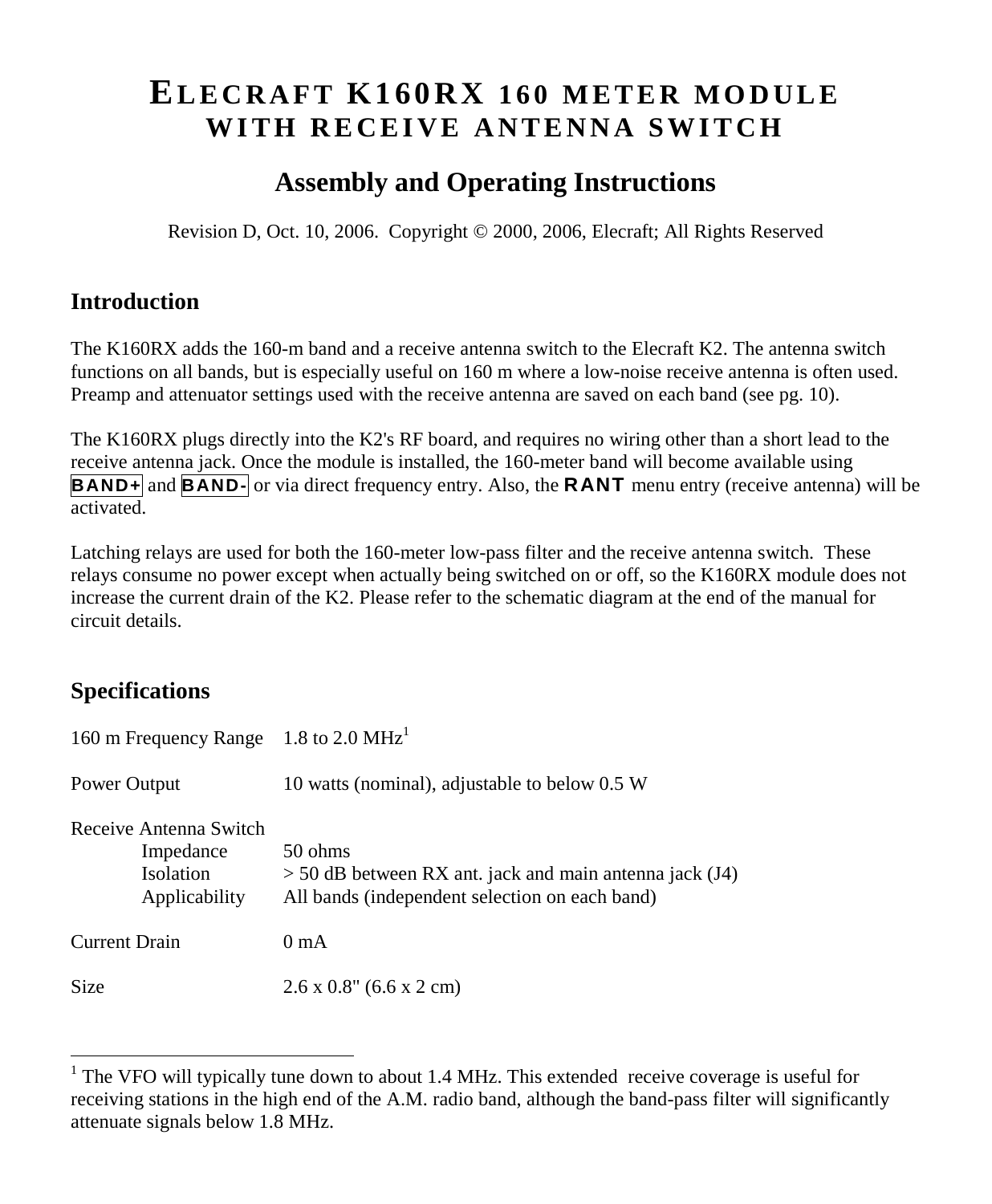# **Parts Inventory**

The table below lists all parts in the kit. If you have trouble identifying any of these items, consult the K2 Owner's manual, which has photographs of similar parts.

| Ref.                              | <b>Description</b>                                                                                                                                    | Part#   | Qty.           |  |
|-----------------------------------|-------------------------------------------------------------------------------------------------------------------------------------------------------|---------|----------------|--|
|                                   | <b>Components on K160RX Module</b>                                                                                                                    |         |                |  |
| C4, C5, C6                        | Capacitor, .001 $\mu$ F disc or monolithic ("102")                                                                                                    | E530001 | 3              |  |
| C1, C3                            | Capacitor, 1500 pF NPO or C0G, monolithic ("152")                                                                                                     | E530002 | 2              |  |
| C <sub>2</sub>                    | Capacitor, 2700 pF NPO or C0G, monolithic ("272")                                                                                                     | E530003 | 1              |  |
| K1,K2                             | DPDT latching relay, 5 V ("G6HU-2")                                                                                                                   | E640001 | $\overline{2}$ |  |
| L1,L2                             | Toroidal inductor, approx. 5 µH, 21 turns on T44-1 or T50-1<br>core (blue). (Either a T50-1 or T44-1 core can be used with the<br>same no. of turns.) | E680001 | $\overline{2}$ |  |
| P <sub>1</sub>                    | Conn., 16 pin male, 0.1" spcg., gold                                                                                                                  | E620002 | $\mathbf{1}$   |  |
| <b>MISC</b>                       | #26 enamel wire                                                                                                                                       | E760002 | 3 ft.          |  |
| <b>MISC</b>                       | #24, Wire, Insulated, Stranded                                                                                                                        | E760001 | 6 in.          |  |
| <b>MISC</b>                       | PC Board, K160RX                                                                                                                                      | E100088 | 1              |  |
|                                   | <b>Components on RF Board</b>                                                                                                                         |         |                |  |
| C68                               | Capacitor, 10 pF NPO disc                                                                                                                             | E530006 | $\mathbf{1}$   |  |
| C153                              | Capacitor, 68 pF NPO disc                                                                                                                             | E530007 | 1              |  |
| C <sub>75</sub>                   | Capacitor, 470 pF NPO disc or monolithic ("471")                                                                                                      | E530004 | $\mathbf{1}$   |  |
| C13,C14                           | Capacitor, 1200 pF NPO disc or monolithic ("122")                                                                                                     | E530005 | $\overline{c}$ |  |
| J14                               | Conn., 16 pin female, 0.1" spcg., gold                                                                                                                | E620003 | $\mathbf{1}$   |  |
| <b>Hardware and Miscellaneous</b> |                                                                                                                                                       |         |                |  |
| K160-J1                           | Panel-mount BNC connector                                                                                                                             | E620001 | $\mathbf{1}$   |  |
| <b>HDWR</b>                       | #4 split lock washer (includes 3 spares)                                                                                                              | E700004 | 8              |  |
| <b>HDWR</b>                       | 4-40 x 1/4" ZN ST phillips machine screw                                                                                                              | E700005 | $\overline{2}$ |  |
| <b>HDWR</b>                       | $3/16$ " dia. x $5/8$ " long round 4-40 threaded standoff                                                                                             | E700003 | 1              |  |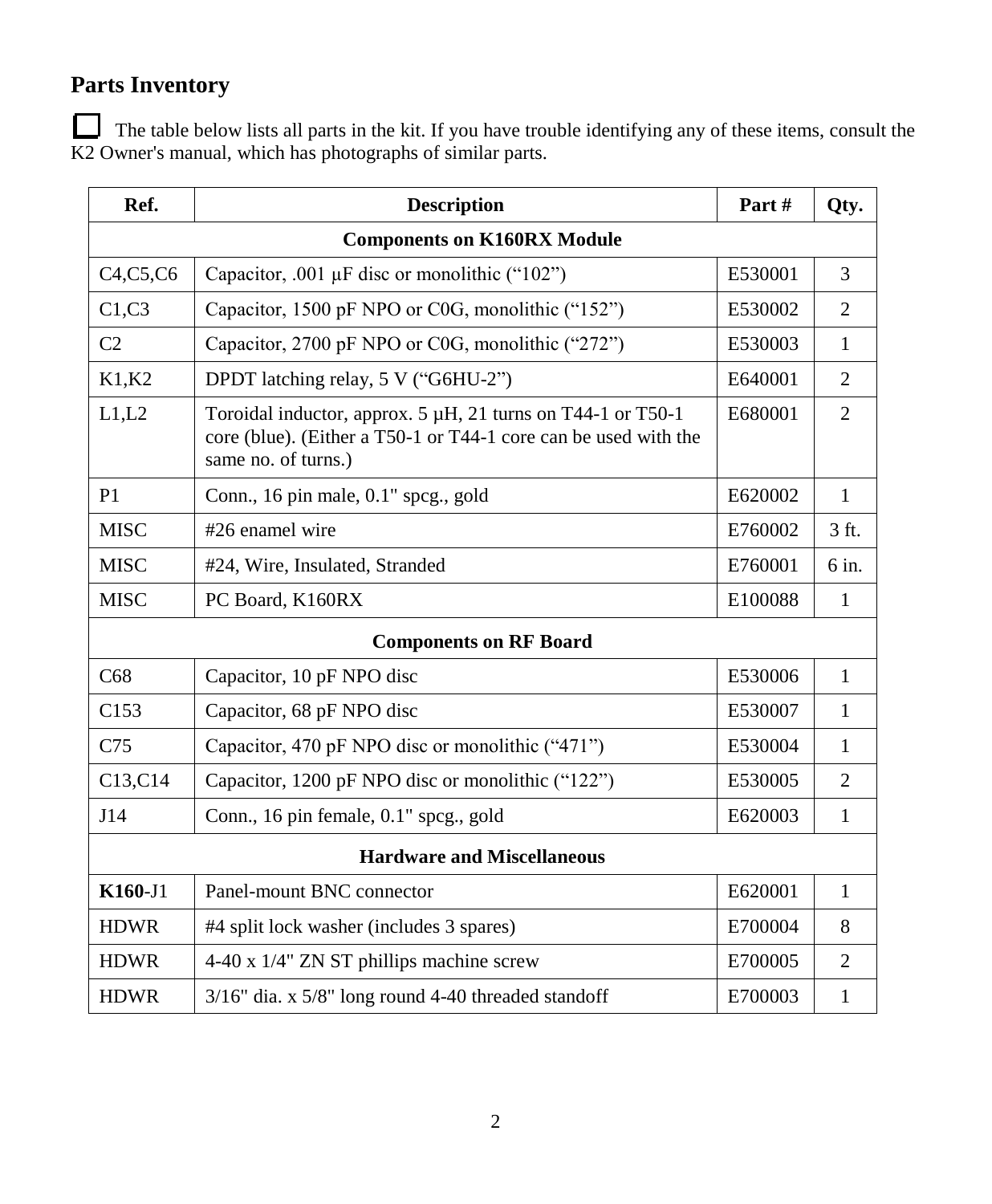### **Assembly**

**i** A fine-point, temperature-controlled soldering iron is required to assemble this kit. A highwattage iron may damage components, pads, or traces.

**i** In the following steps you'll be installing the latching relays (K1 and K2). *Relay pins must not be bent or trimmed* as this may cause unreliable mechanical operation.

Place relays K1and K2 on the top side of the 160 meter PC board (component side). One end of each relay has a heavy line printed across the top to indicate the pin 1 end. This end must be matched with the same end of the relay's PC board outline. Do not solder the relays yet.

Solder only two pins on each relay, at opposite corners. *Do not bend or clip relay leads.*

Verify that the relays are in the correct orientation and are seated flat on the board, then solder all of the remaining relay pins.

Install all of the capacitors (C1-C6), bending the leads out slightly on the bottom to hold them in place. Trim the leads to about 1/16" (1.5 mm) long *before* soldering to insure that the leads do not come into contact with the toroids on the main board.

Inductor L1 is wound on a T44-1 or T50-1 toroidal core (blue) using 17 inches (43 cm) of #26 enamel wire. To wind the inductor, "sew" the long end of the wire through the core exactly 21 times. *Each pass through the core counts as one turn.* The finished winding should look very similar to the drawing below, but with 21 turns rather than 14.



Remov e insu lation

Verify that the turns of L1 are not bunched together. They should occupy about 85% of the core's circumference as shown above.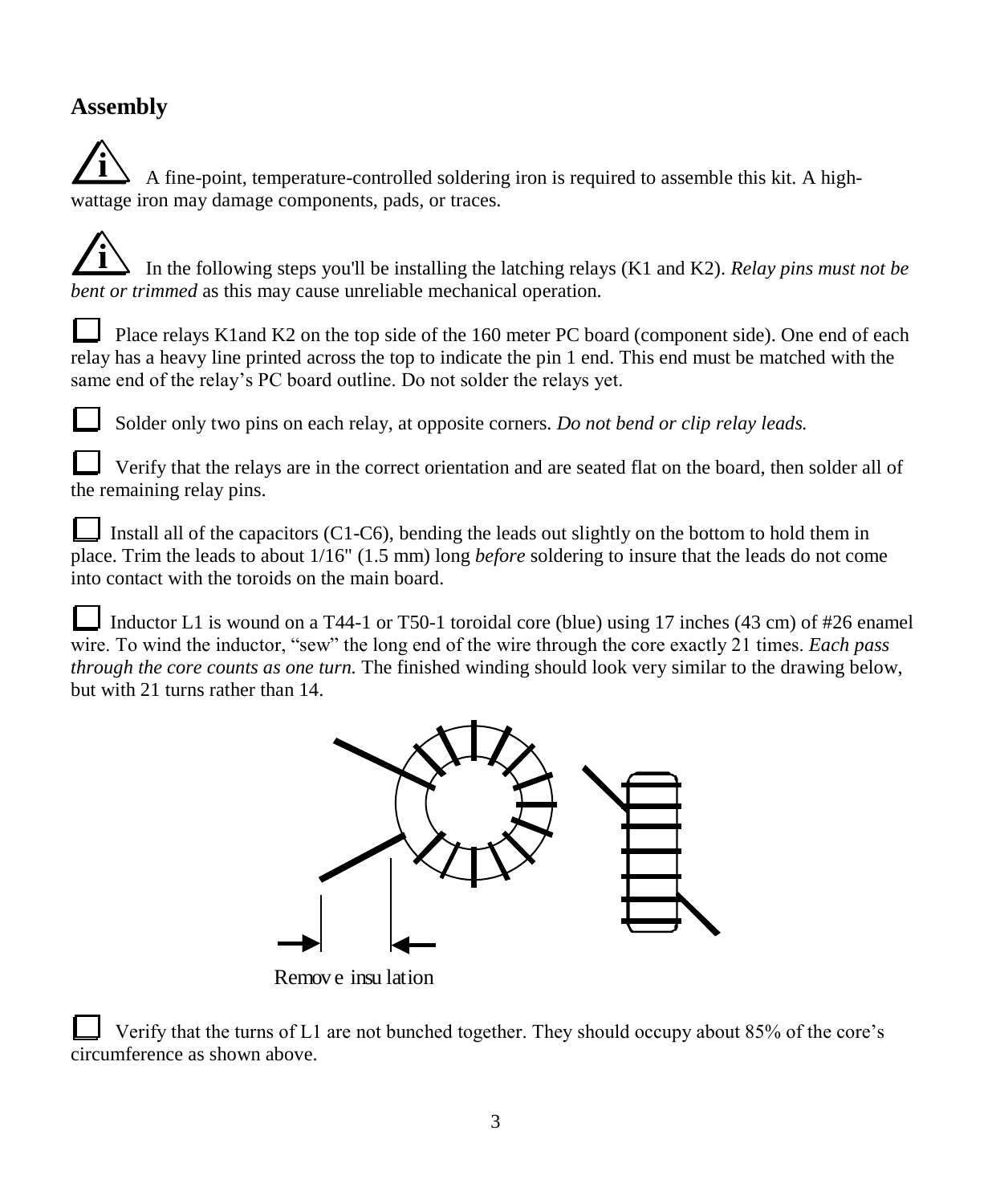Cut L1's leads to about  $1/2$ " (12 mm) long. Completely remove the enamel insulation from the leads to within  $1/16$ " (1.5 mm) of the core. To remove the insulation, use your soldering iron tip (and a little solder), a butane lighter, or sand-paper. If you scrape the insulation off, be careful not to nick the wire.

Install L1 flat against the PC board as shown by its component outline, then pull the leads taut on the bottom of the board. **Note:** The correct holes for L1's leads are both just to the right of the component outline. Do not use the hole near the "L1" label.

Trim and solder the leads of L1. When soldering, make sure that the solder binds well to the leads. If the lead appears to be an "island" in a small pool of solder, chances are it is not making good contact. It's a good idea to measure from pad to pad using an ohmmeter to be sure the leads are making contact.



Wind and install L2 in exactly the same way as L1.

Install 16-pin male connector P1 on the *bottom* of the PC board in the position indicated by its component outline. Do not solder yet. The drawing below shows how P1 should appear viewed from the left end of the board, with the notch towards you and the component side up.



Solder just one pin of P1, near the middle of the connector (close to relay K1 on the top side of the board). *Be careful not to touch K1's plastic case with the soldering iron.*

Verify that P1 is now perpendicular to the PC board and is seated completely flat. If not, re-heat the soldered pin and press down on all of P1's pins until the connector drops into place. Once the connector is seated correctly, solder the remaining 15 pins.

Cut a 1.5" (3.8 cm) length of hookup wire. Remove 1/4" (6 mm) of insulation from each end.

Solder one end of this wire to the pad labeled "RX" near the notch in the 160-m PC board. The other end will be connected to the center terminal of the receive antenna jack (K160-J1) in a later step.

Prepare a second 1.5" (3.8 cm) wire. Solder one end of this wire to the ground pad just to the left of C5 on the 160-m PC board. This pad is not labeled. The other end will later be connected to the solder lug of the receive antenna jack.

Inspect the 160-meter module for solder bridges or cold solder joints, especially around P1.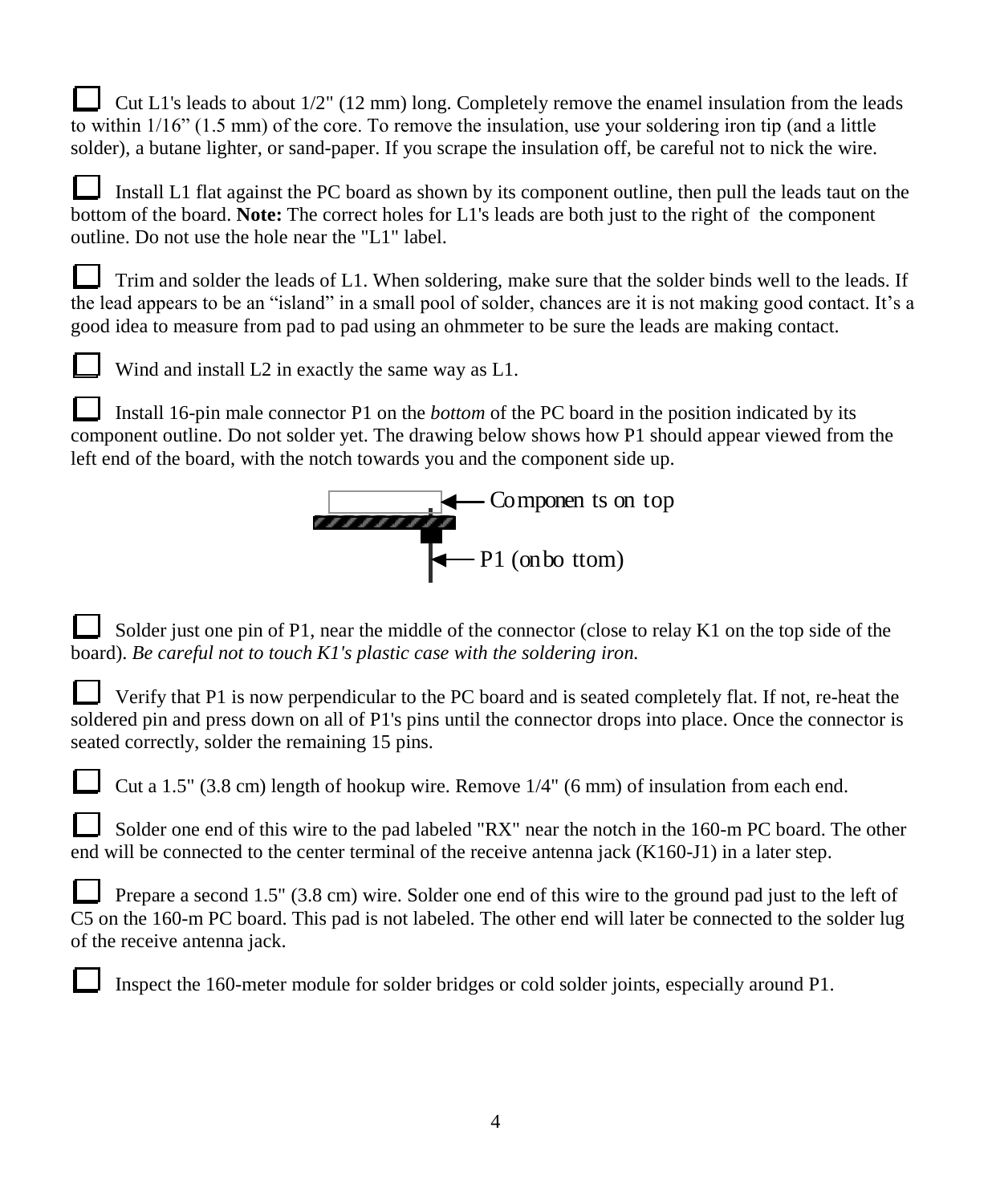### **Installation**

Turn off the K2. Also set the INT BATTERY switch to OFF if applicable. Remove the top cover. Disconnect the speaker, internal battery, or other options installed in top cover and set the cover aside.

Remove the bottom cover (6 screws).

Remove the nuts from the key jack and antenna jack. Remove the heat sink (6 screws, two nuts), being careful to save all of the hardware.

With the K2's front panel facing you, identify the proper location of the 160-m PC board and related hardware using the drawing below. The160-meter module will be plugged into the RF board at J14. The receive antenna jack will be mounted on the heat sink in the final installation steps.



Remove jumper W1 on the RF board, near the left end of J14. W1 should be desoldered, not clipped, so that you can re-install it later if the 160-m module is removed.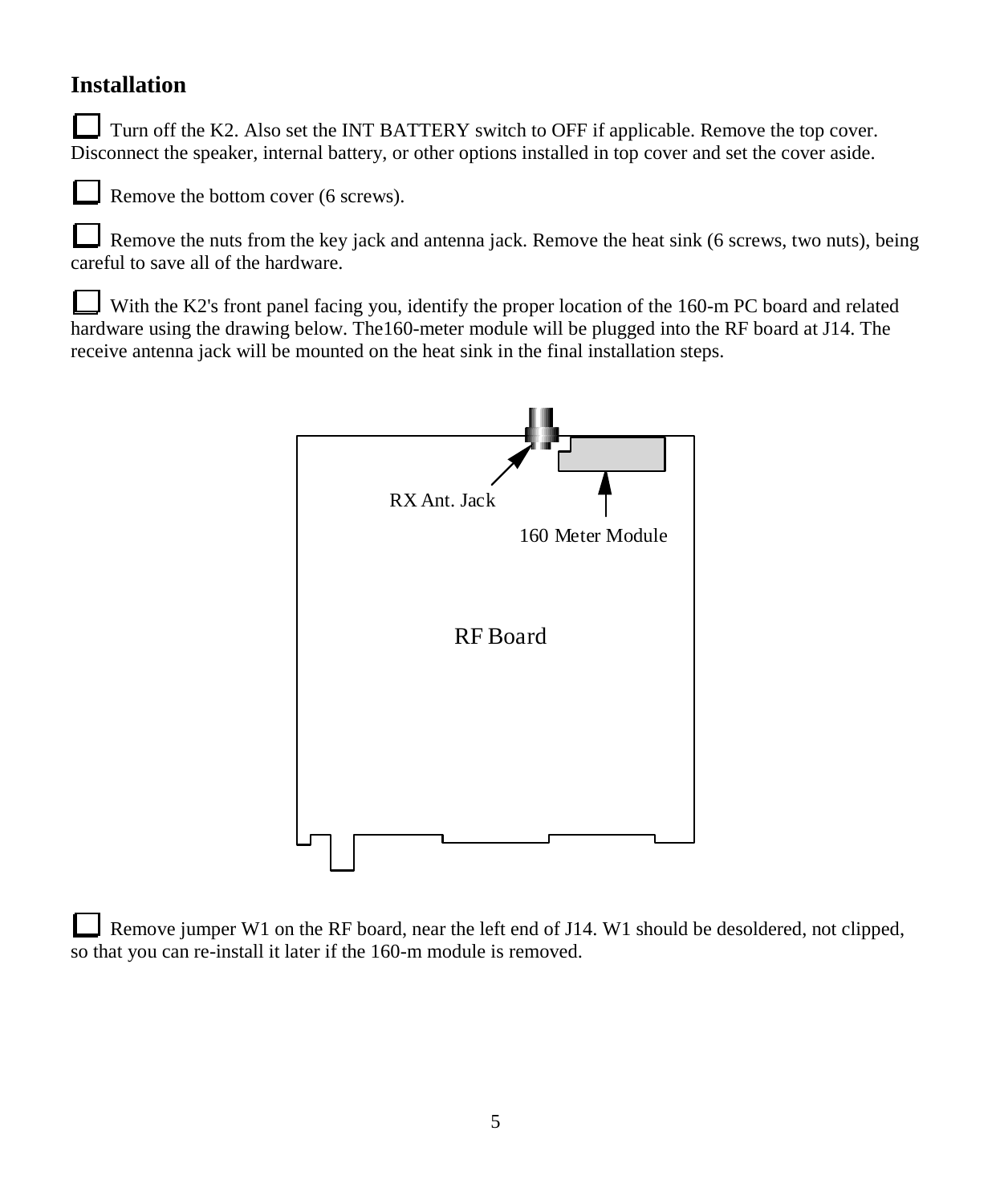Install the 16-pin female connector on the RF board at J14 as shown by its outline, but do not solder yet. The side view of J14, below, shows how it should appear once properly seated. **This connector is somewhat fragile because of its height. Be careful not to flex it during installation.**



Solder just one pin near the middle of J14, on the bottom of the RF board. Then, if the connector is not sitting completely flat against the RF board or is not vertical, reheat this pin and carefully press the connector down. You may hear it snap into place when you heat the pin.



Solder the remaining pins of J14.

Install the 5/8" (16 mm) standoff on the top of the RF board as shown below, using two split lock washers and a 1/4" (6 mm) machine screw. The mounting hole for the standoff is just to the left of RFC3 (near J14). **You must use only one split lock washer between the standoff and the top of the RF board in order to position the 160-m module at the correct height.**



Examine the standoff and its hardware to insure that it does not touch the nearby pad of C113.

If your K2 has a 4.7 pF capacitor at C68 (near T5), replace it with the supplied 10 pF capacitor.

If your K2 has a 39 pF capacitor at C153 (near U10), replace it with the supplied 68 pF capacitor.

Install C75, which is on the left edge of the RF board near K13.

Install C13 and C14 in the band-pass filter section of the RF board, near L3 and L4.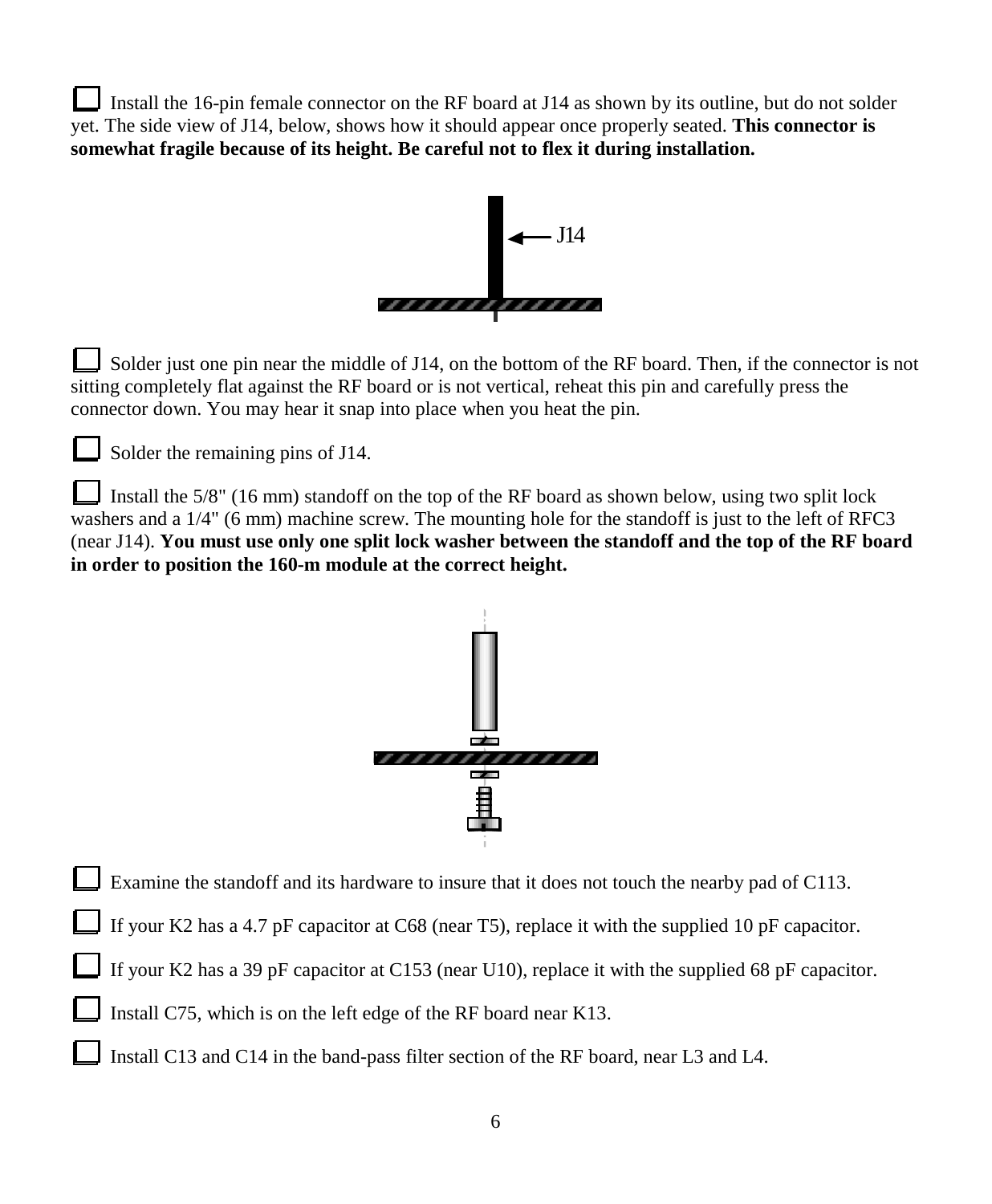Carefully examine the hardware associated with PA transistors  $Q7$  and  $Q8$ , including the standoffs, shoulder washers, and thermal insulators. If any of the hardware appears to be damaged, it should be replaced. (These items are supplied with the **K2 PA Hardware Kit**.)

Remove any loose metallic particles from both the inside and outside surfaces of the heat sink, especially in the area of the thermal insulators.

Install the receive antenna jack  $(K160-J1)$  on the rear panel of the heat sink. This connector is supplied with a nut, lock washer, and solder lug. The solder lug should be placed onto the connector first so that it makes contact with the inside rear panel of the heat sink. Rotate the solder lug to the left (as viewed from the front of the K2). In this position, it will not interfere with the installation of the 160-m module or the optional KAT2 antenna tuner.

Re-install the heat sink using the method described in the K2 Owner's Manual. When replacing the nuts on the PA transistor mounting screws, use two #4 split lock washers, even if internal-tooth lock washers were originally used. The split lock washers will not gouge the panel. **Do not over-tighten any of the hardware.**

| Using a DMM on its lowest resistance scale, measure resistance from the collector of each PA                 |
|--------------------------------------------------------------------------------------------------------------|
| transistor $(Q7, Q8)$ to ground. If you see a reading of less than 100 ohms, the heat sink may be shorted to |
| one of the transistor tabs.                                                                                  |

Re-install the nuts on the key and antenna jacks.

Plug the 160-m module into J14, and secure it to the standoff using a 1/4" (6 mm) machine screw and split lock washer.

Connect the 160-m module to the receive antenna jack. The wire connected to the "RX" pad on the module should be soldered to the jack's center pin, and the other wire soldered to the jack's solder lug.



Re-install the bottom cover (6 screws).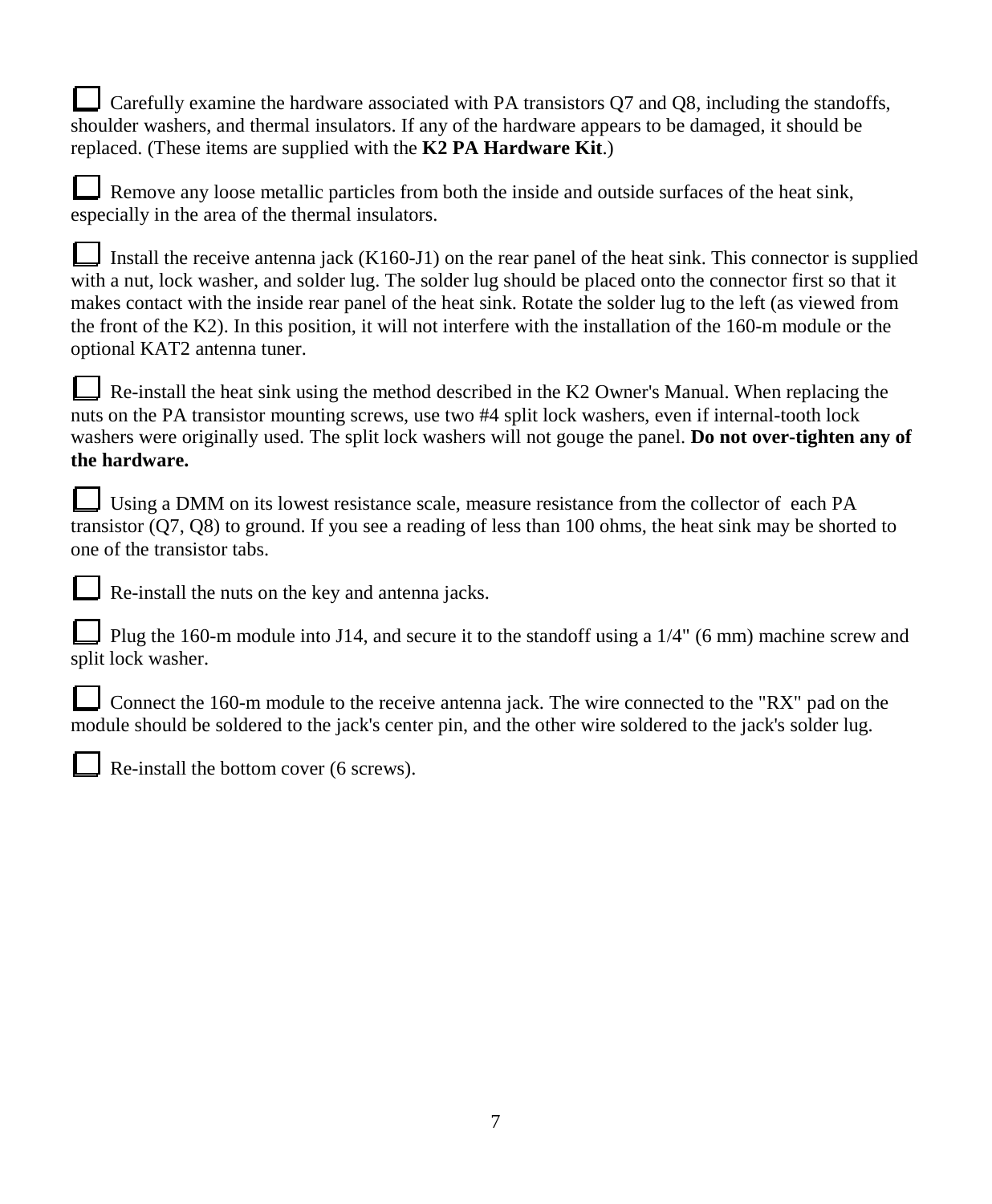### **Initial Test**

Connect a power supply or battery to the DC power jack, J3.

Turn on the K2 and verify that you see the usual **ELECRAFT** display. If no display appears, you probably have a short from one of the PA transistors to ground, which will trip the self-resetting thermal fuse (F1). You should turn off the K2 immediately in this case and locate the short. In most cases the short will be due to an incorrectly-installed shoulder washer on either Q7 or Q8.

Use the **BAND+** or **BAND-** buttons to get to the 160 meter band (1.8-2.0 MHz). If 160 meters does not appear in the list of available bands, then the K160RX module has not been recognized by MCU (Control board, U6). Turn off the K2, then unplug the 160-m module and check continuity on the RF board from pin 2 of U1 to pin 16 of J14. Also verify that R65 is installed. (R65 is on the bottom of the board, near U1, and is accessible via the bottom cover). Finally, check the resistance of the relay coils on the 160-m module by measuring between pins 1 and 10 (pin 1 has a round pad, while the others are square). You should see a resistance of about 250 ohms. If not, you may have the relays installed backwards.

## **Receive Antenna Switch Test**

**Note:** The receive antenna switch is controlled by the menu's **RANT** entry, not the **ANT 1/2** button on the front panel. The **ANT 1/2** button is reserved for use with the KAT2 and KAT100 automatic antenna tuners, which include two antenna jacks.

Switch to any band other than 160 meters and connect a suitable antenna.

| $\Box$ Tap the <b>MENU</b> button, then scroll to the <b>RANT</b> entry (receive antenna selection). The parameter |
|--------------------------------------------------------------------------------------------------------------------|
| displayed should now be either <b>OFF</b> or <b>ON</b> . If you see " $-$ ", the K160RX module has not been        |
| recognized (see above).                                                                                            |

When the receive antenna switch is turned on, the antenna connected to the RX antenna jack is used on receive, while the main antenna at J4 continues to be used on transmit. Test this by changing **RANT** to **ON.** Use **EDIT** to select edit mode, and **BAND+** / **BAND-** or the main tuning knob to change the parameter. The receiver background noise should disappear when the receive antenna is **ON**. Then move the antenna from the main antenna jack (J4) to the RX antenna jack. The background noise should return. You may wish to connect antennas to both jacks and try switching between them on receive. **Never transmit without an antenna connected to J4.**

| The receive antenna switch can be set independently on each band. Switch to each band in turn, and                          |
|-----------------------------------------------------------------------------------------------------------------------------|
| use the <b>RANT</b> menu entry to verify that the receive antenna is <b>OFF</b> . Recall that you can use <b>EDIT</b> to go |
| directly from the normal frequency display to the last menu entry used without first tapping <b>MENU</b> .                  |

If you expect to switch frequently between the main and receiving antennas, you can assign the **RANT** menu entry to programmable function button **PF1** or **PF2**. This will eliminate the need to go into the menu each time.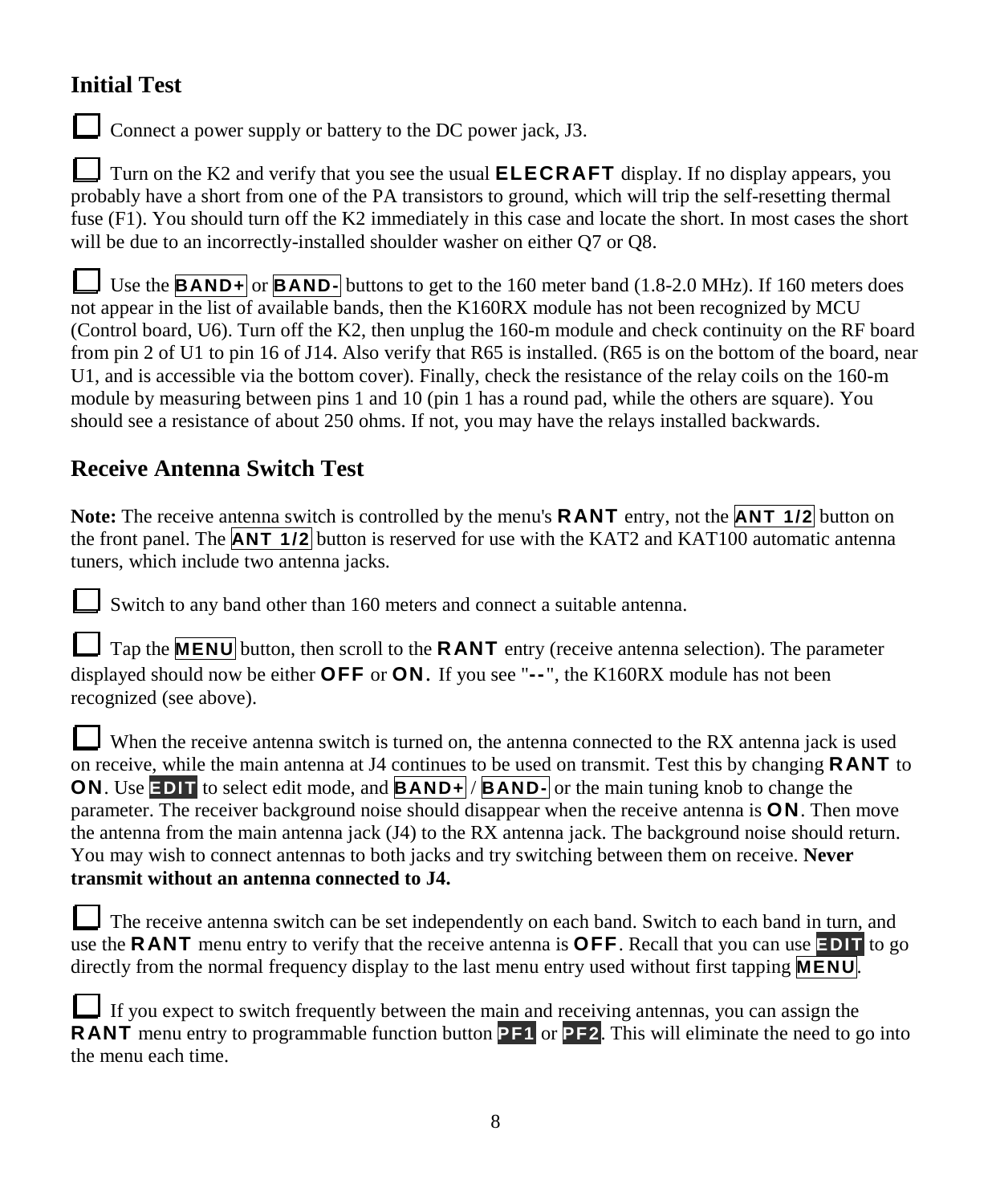### **160 Meter Alignment**

Select 160 meters (1.8-2.0 MHz) using **BAND+** or **BAND-**.

**i The following step is only necessary if your K2 firmware is older than revision 2.00.** With revision 2.00 and up, **CAL PLL** is done only once (on 40 m), so there's no need to do it on 160 m.

Set the VFO for 1800.10 kHz. Connect the K2's internal frequency counter to TP1 (VFO test point). Use the menu to select **CAL PLL**, then hold **EDIT** a second time to initiate 160-meter VFO linearization. This takes about 2 minutes, after which you should see **END** on the display. **Note:** If you see **INFO 231** on the display, you have probably connected the counter to the wrong test point. If you see **INFO 235**, then the PLL reference oscillator range may be inadequate for 160-meter coverage.

**i** The 80 and 160 meter bands share the same basic band-pass filter components, with two additional capacitors switched in on 160 meters (see RF board schematic, sheet 3). If you have a signal generator and sensitive RF voltmeter or oscilloscope, you can optimize the settings of L3 and L4 in receive mode for minimum loss on both bands. However, the transmit-based approach described below is also satisfactory.

Set the power level for about 2 watts using the POWER control. Set the VFO to 1840 kHz.

Connect a 50-ohm, 10-W (minimum) dummy load to the main antenna jack (J4). Use a wattmeter with an analog meter movement if one is available, as this makes alignment a bit easier. Otherwise, you can use the K2's internal wattmeter. **Note:** If you have an ATU installed (KAT2 or KAT100), connect the dummy load to one of the ATU's antenna jacks. Also put the ATU into **CALP** mode. This sets L and C to zero and disables the auto-tune function so it won't interfere with 160-m band-pass filter alignment.

Locate the 80/160 m band-pass filter inductors, L3 and L4, which are near the back-left corner of the RF board. Hold **TUNE** to key the transmitter, then peak both L3 and L4 alternately for the highest power output reading. Use only the tuning tool supplied with the K2. **Note**: The transmitter may already put out 2 watts even before you have adjusted L3 and L4, but you should still peak the output, which may go well above 2 watts. The next time you hold **TUNE**, the K2's ALC will set the power to about 2 watts.

Repeat the previous step if necessary to be sure that L3 and L4 are peaked.

Set the POWER control for 10 watts, and make sure that the transmitter can attain this level at both 1800 and 2000 kHz using **TUNE**. Next, switch to 80 meters and again check for full power output at both 3500 and 4000 kHz. If you cannot reach full power at the high end of either or both bands, set the VFO to 1850 or 1900 kHz and re-peak L3 and L4 at 2 watts, then re-test.



Move the frequency counter cable to back to TP2 (BFO).

Turn off the K2. Re-connect the speaker, battery, etc., and install the top cover.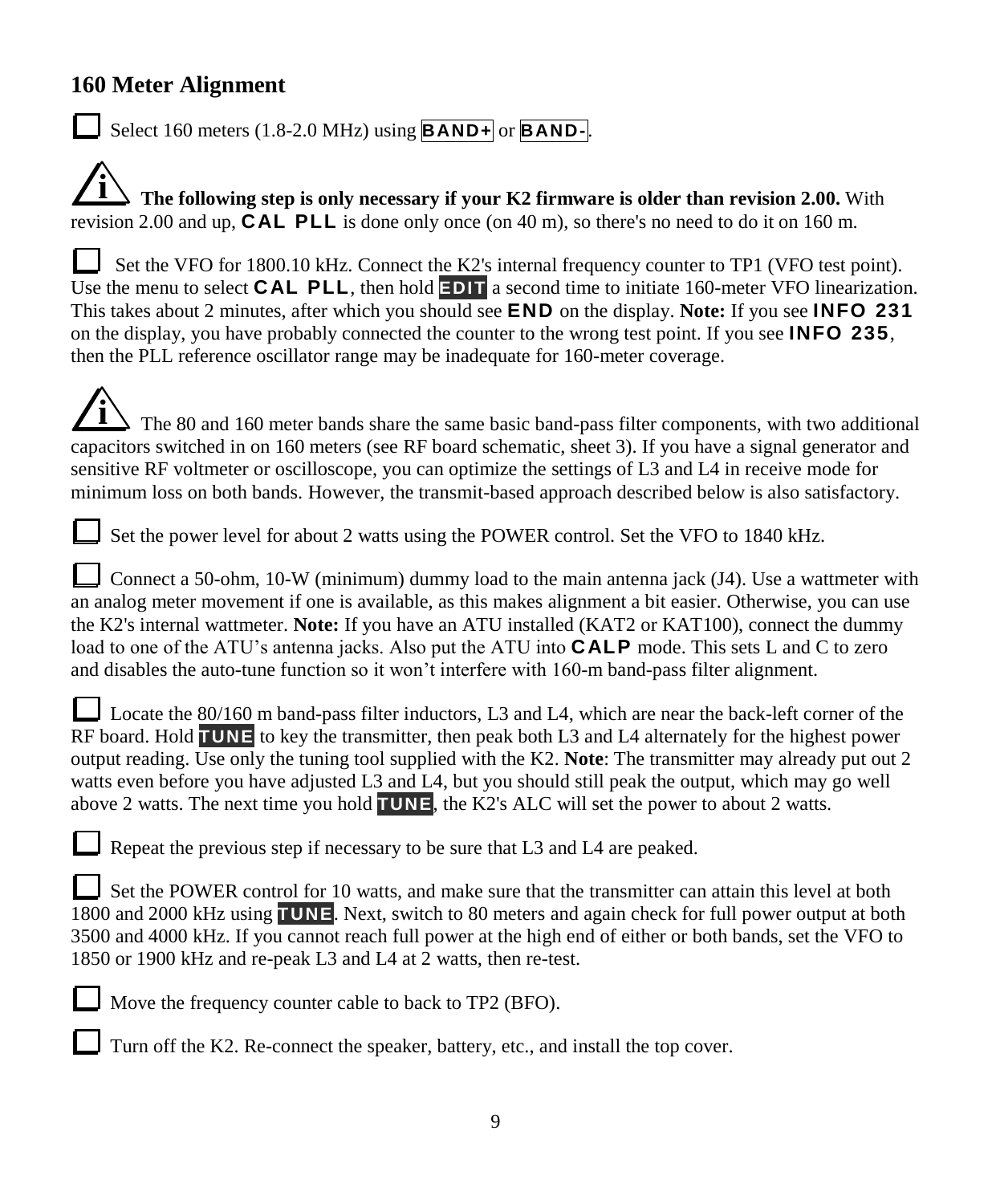### **Using the K160RX**

#### *Receive Antenna Preamp and Attenuator Settings*

Preamp and attenuator settings can be different for the receive antenna. For example, if you use a lownoise, low-gain receive antenna on 160 m, you might want the preamp to be on whenever the receive antenna is on, but off when you select the main antenna for receive. The K2 saves preamp and attenuator settings for the receive antenna ON and OFF cases on a per-band basis.

#### *160-Meter Frequency Selection*

You can switch to 160 m using **BAND+** / **BAND-**. To use direct frequency entry, add a leading zero (e.g., **0 1 8 0 5**). This distinguishes between the 160-meter band (1.8 MHz) and 17-meter band (18 MHz).

#### *High Current (HI CUR) Warning*

If you see a **HI CUR** warning when operating on 160 meters at over 5 watts, it may be due to low supply voltage. For operation above 5 watts on 160 meters the supply voltage should be 12.0 volts or higher on key-down (or when using **TUNE**). The voltage can be checked using the **DISPLAY** button. With batteries and some power supplies, the voltage on transmit may drop from 13 or 14 volts to 12 volts or lower on transmit. In this case you should reduce power to less than 10 watts.

#### *Operating Considerations*

160 meters–or "top band" as it is sometimes called–is the only Amateur band in the LF range (300 kHz-3 MHz). At these frequencies, low-power operation is particularly challenging. First of all, it can be difficult to erect a full-size antenna. A quarter-wave vertical cut for 1825 kHz would be roughly 128 feet (44 m) tall, and a dipole would be nearly the length of a football field. In addition, 160 meters is often plagued by atmospheric noise, particularly in summer.

You'll probably find 160 meters most rewarding if you do the following:

- 1. Put up the largest possible antenna, and use a high-efficiencyantennatunerifyoudon'thaveroomfor a resonant system. The Elecraft KAT2 and KAT100 ATUs will tune most wire antennas on 160 meters. (These ATU options also include an SWR bridge, providing more accurate power readings than the K2's internal RF detector.)
- 2. Use a low-noise receiving antenna (the K160RX option can help here).
- 3. Listen very late at night and into the early morning hours for DX, especially in winter months.
- 4. Become familiar with the informal 160-m band plan (see www.arrl.org), including the DX windows.
- 5. Watch QST and other publications for 160-meter contest announcements. You'll find many more stations on the band during contests, and they'll try very hard to copy you, regardless of how much power you're using. 160-meter operators are among the most skilled you'll find on any band.
- 6. Kilowatt amplifiers are the rule, not the exception, among 160-m ops. If you use your K2 "barefoot" (5 to 10 W) you'll have to work hard for your QSOs, but you'll definitely get a pat on the back for it.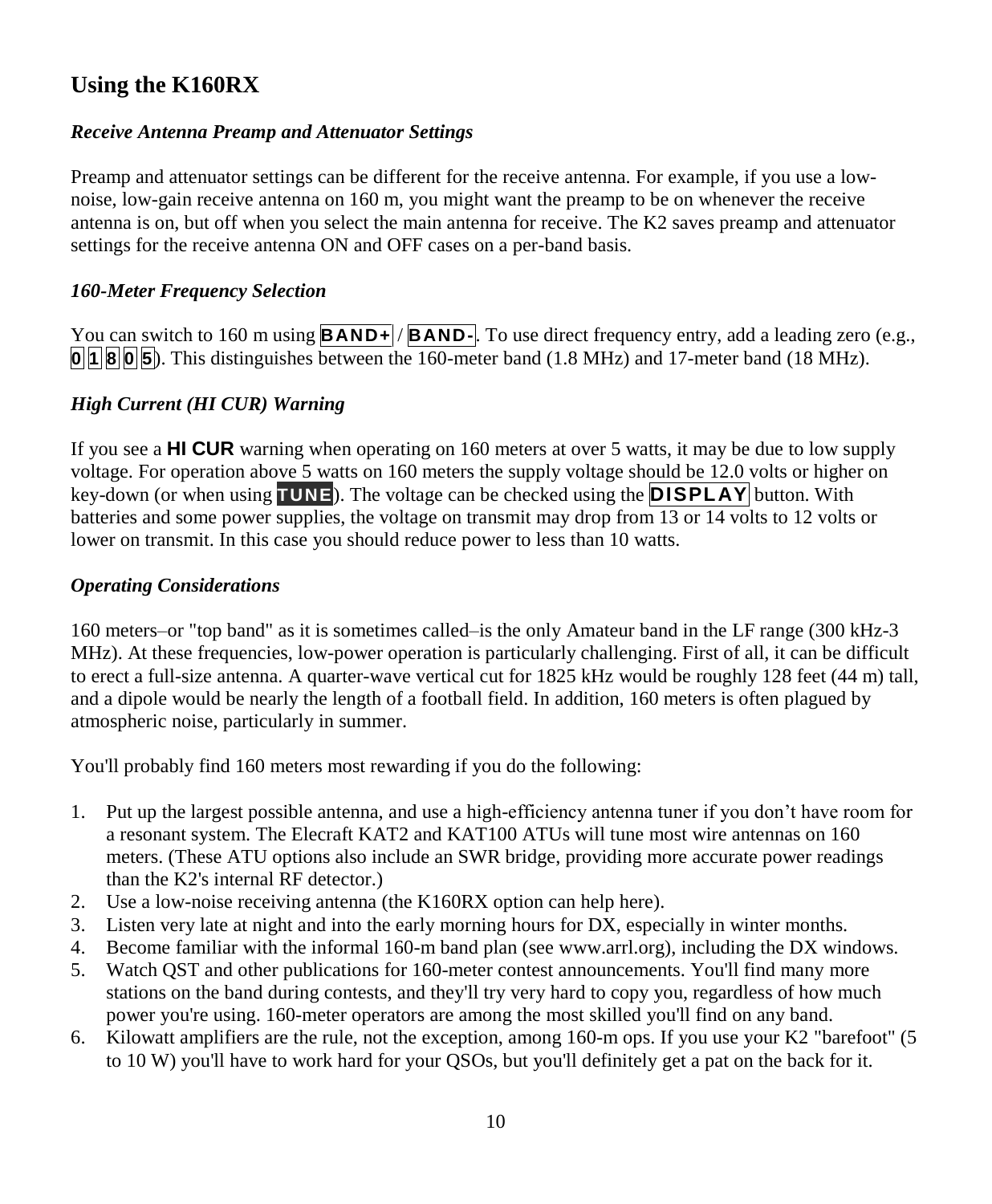### **K160RX Schematic**



#### NOTES:

To RF Board, P12

- a separate receive antenna. Refer to manual for operating instructions. 1. Remove RF board jumper W1 before using
- RESET position. 2. K1 and K2 are latching relays, and are shown in the

| Elecraft      | 160m/RX ANT, Module |         |      |
|---------------|---------------------|---------|------|
| By W. Burdick | Rev.                | Date    | Sht. |
| E. Swartz     |                     | 8-17-99 | ∩f 1 |